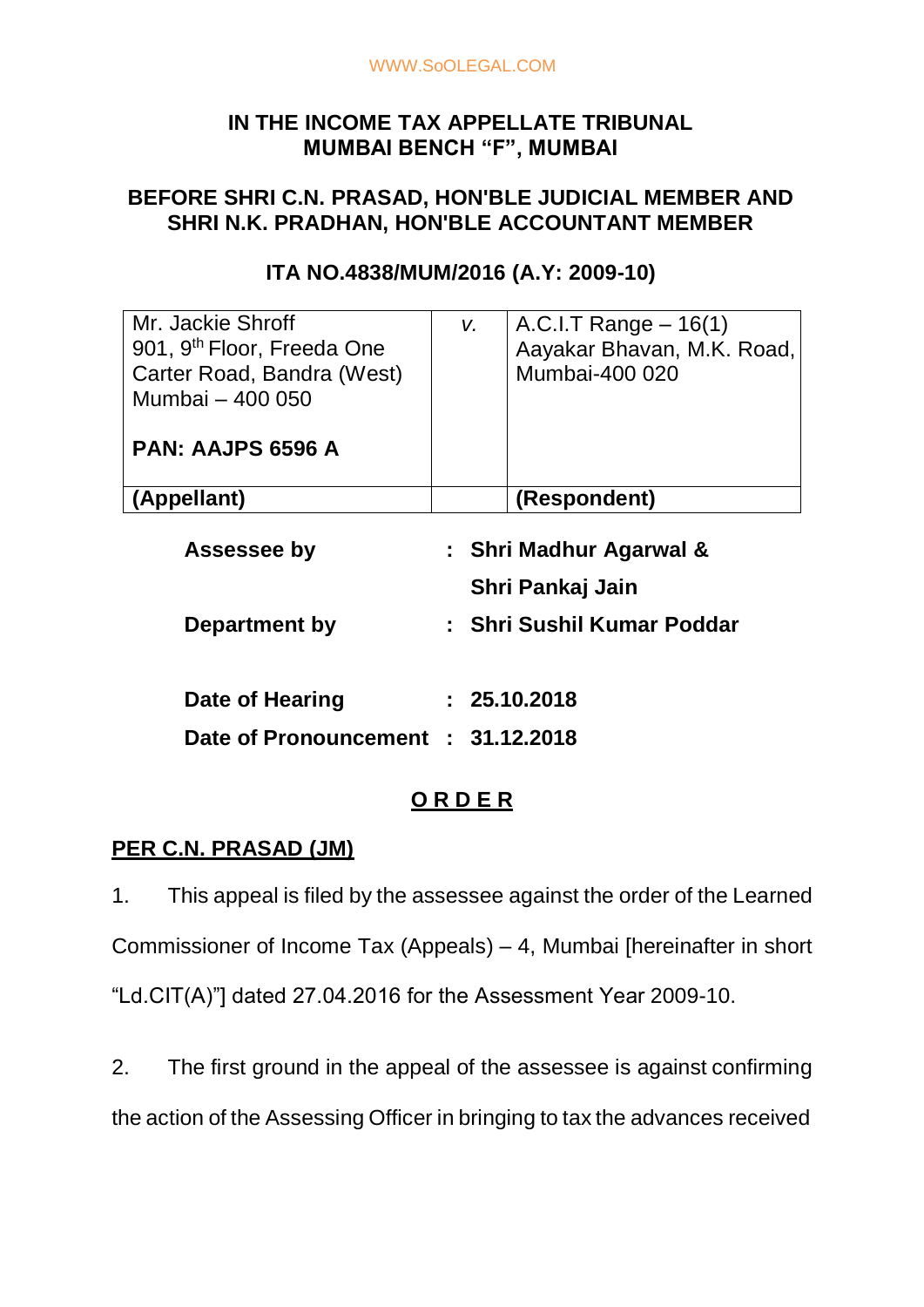by the assessee as income, as against the income shown by the assessee based on completion and release of movies.

3. Ld. Counsel for the assessee, at the outset submitted that the identical issue in appeal is decided against the assessee for the Assessment Year 2006-07 by the Tribunal in ITA.No. 7843/Mum/2010 dated 21.11.2012.

4. On a perusal of the assessment order and appellate order of the Ld. Commissioner of Income-tax (Appeals), we find that the issue has been decided against the assessee by the Tribunal. Thus, respectfully following the said order of the Tribunal for the Assessment Year 2006-07, we sustain the action of the Assessing Officer as well as the Appellate authority and reject the grounds raised by the assessee on this issue.

5. The second ground of appeal, in the appeal of the assessee is with regard to the addition sustained by the Ld.CIT(A) in respect of the advances written off by the assessee.

6. Briefly stated the facts are that, the assessee an individual filed return of income on 8.8.2011 in response to notice u/s. 142(1) declaring loss of ₹.1,66,08,851/-. As the assessee filed return beyond the time specified u/s. 139(4) of the Act the return filed by the assessee was treated as invalid return. Subsequently, the assessment was reopened by issue

 $\mathcal{L}$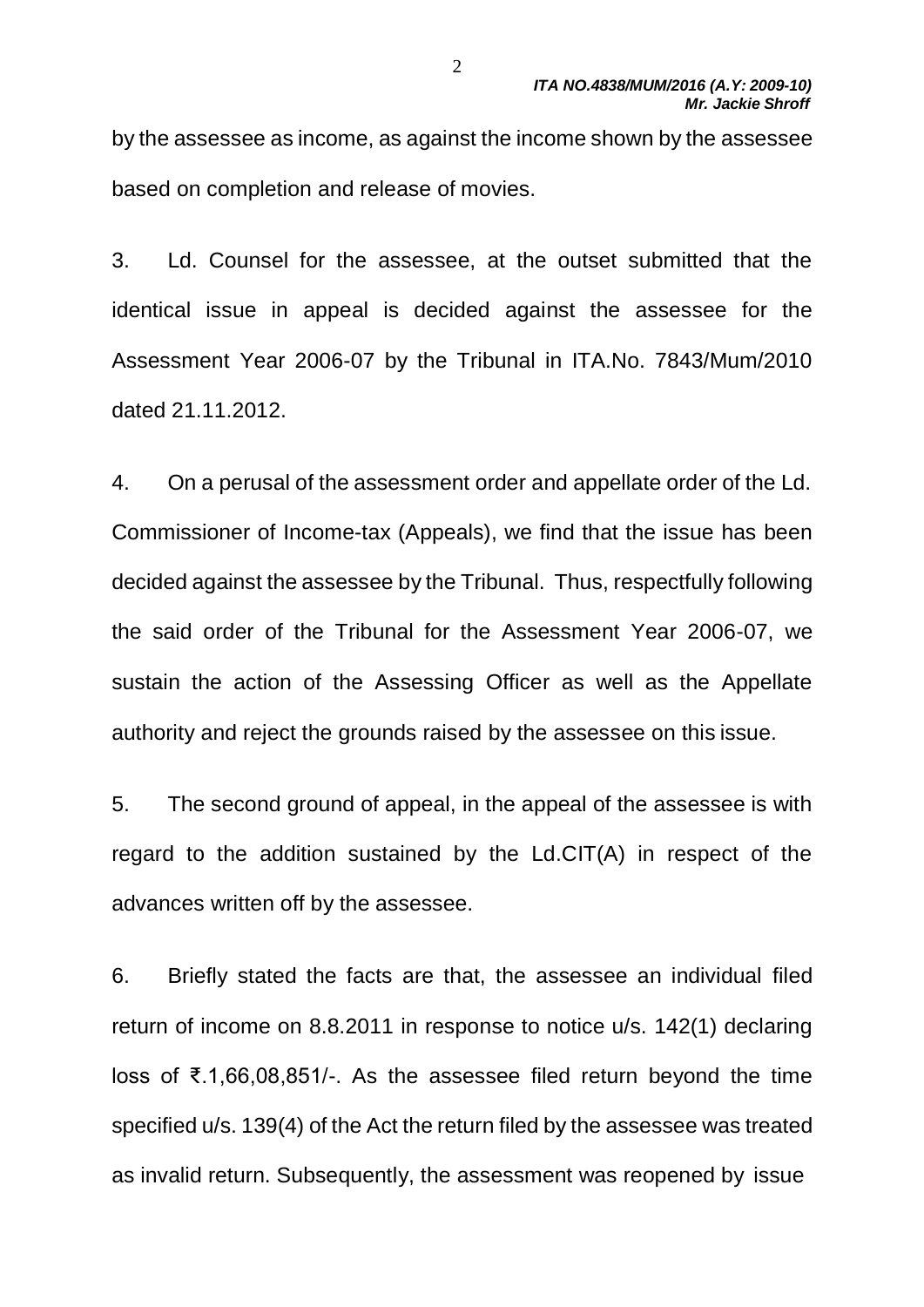of notice u/s. 148 of the Act and the re-assessment was completed u/s. 143(3) r.w.s. 147 of the Act on 27.02.2014 determining the income of the assessee at ₹.10,55,25,340/-.

7. While completing the re-assessment the Assessing Officer on a perusal of the Profit and Loss Account noticed that assessee had written off bad advances of ₹.11,34,59,979/-. Assessee was required to furnish the details regarding written off of bad advances. Assessee vide letter dated 21.01.2014 submitted details of business advances given to M/s. Quest Films and also to Mrs. Ayesha Shroff who is the wife of the assessee. It was contended that in the Financial Year 2001-02 Mrs. Ayesha Shroff's sole proprietor concern M/s. Quest Films had begun for production of a film called "BOOM" and other movies. It was contended that since Mrs. Ayesha Shroff did not have any independent source of income assessee supported her initially to start up the production house and also acted in her films. It was contended that she had also taken loans from various institutional / non institutional lenders for production of films. It was contended that the film "BOOM" was a multi starrer big project movie which got delayed much beyond the schedule time and this has resulted in great financial crunch as the interest and other production cost increased tremendously. It was contended that as this is her first big venture, assessee had funded to ensure that the film be completed and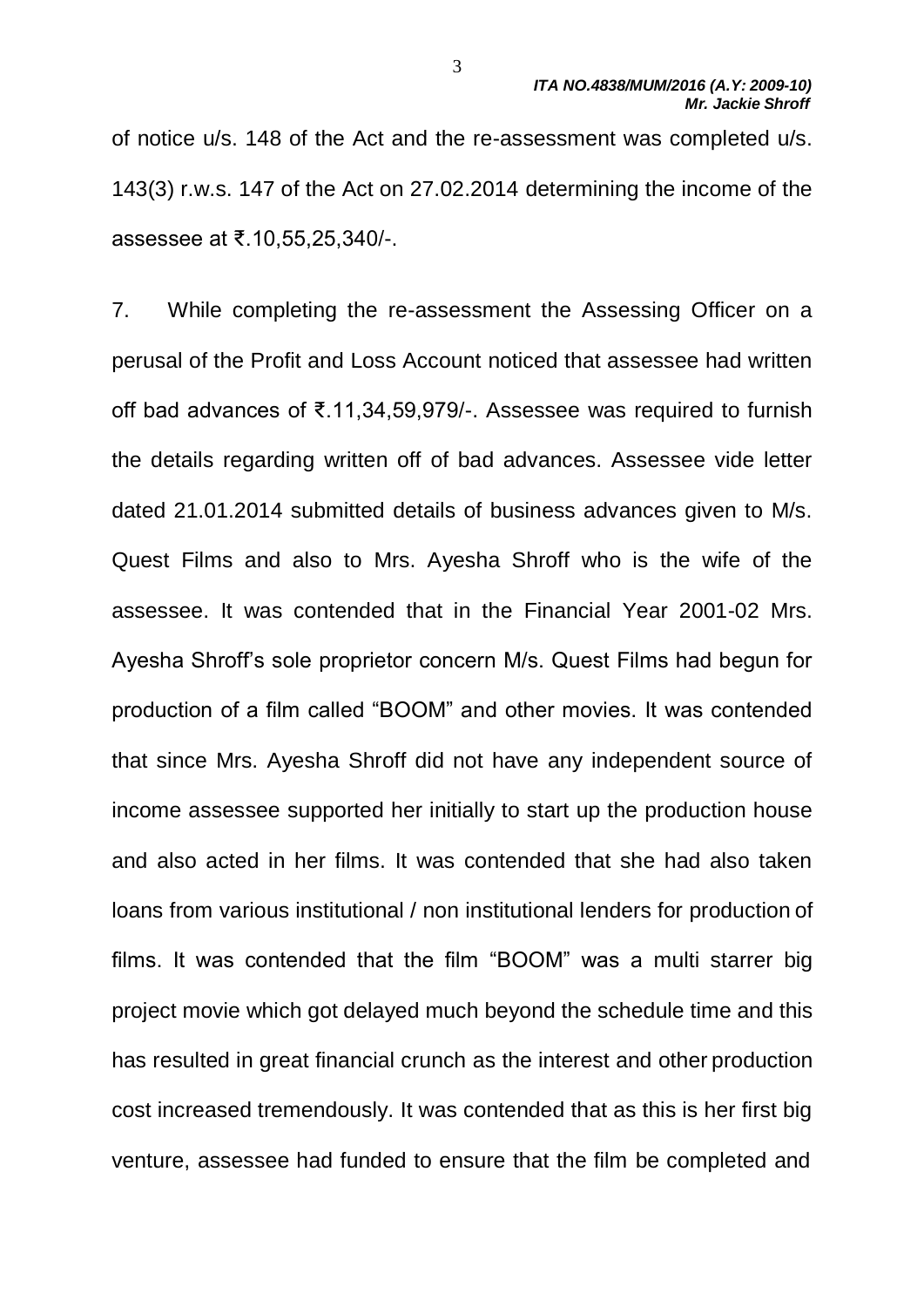successfully released in order to recover the cost as also to save his image and good will as the leading film actor in the industry. It was contended that the film "BOOM" was released during the year 2003 and it was a failure at the box office due to which Mrs. Ayesha Shroff suffereda huge loss and she was not in a position to repay the creditors. She also undertook production of film "SANDHYA" which had almost been completed but could not be released due to several legal, technical issues and financial constraints. It was contended that the above two events have caused great financial burden and resulted in complete shutdown of her production house with no scope for any revival.

8. It was contended that assessee funded his wife's production house with intention of recovery of funds advanced for production of the films as also to improve his image as a film actor which was possible only if the films were successful at box office and unfortunately none of the films worked at box office successfully. It was contended that since assessee's wife had borrowed huge amounts from the lenders which could not be paid due to failure of her films, assessee had to rescue her, as nonpayment of loans would have resulted into criminal proceedings against her which would have created a serious crisis in his carrier as a film artist having substantial reputation. Therefore, it was contended that since assessee's wife had no source of income, non-payment of the debts owed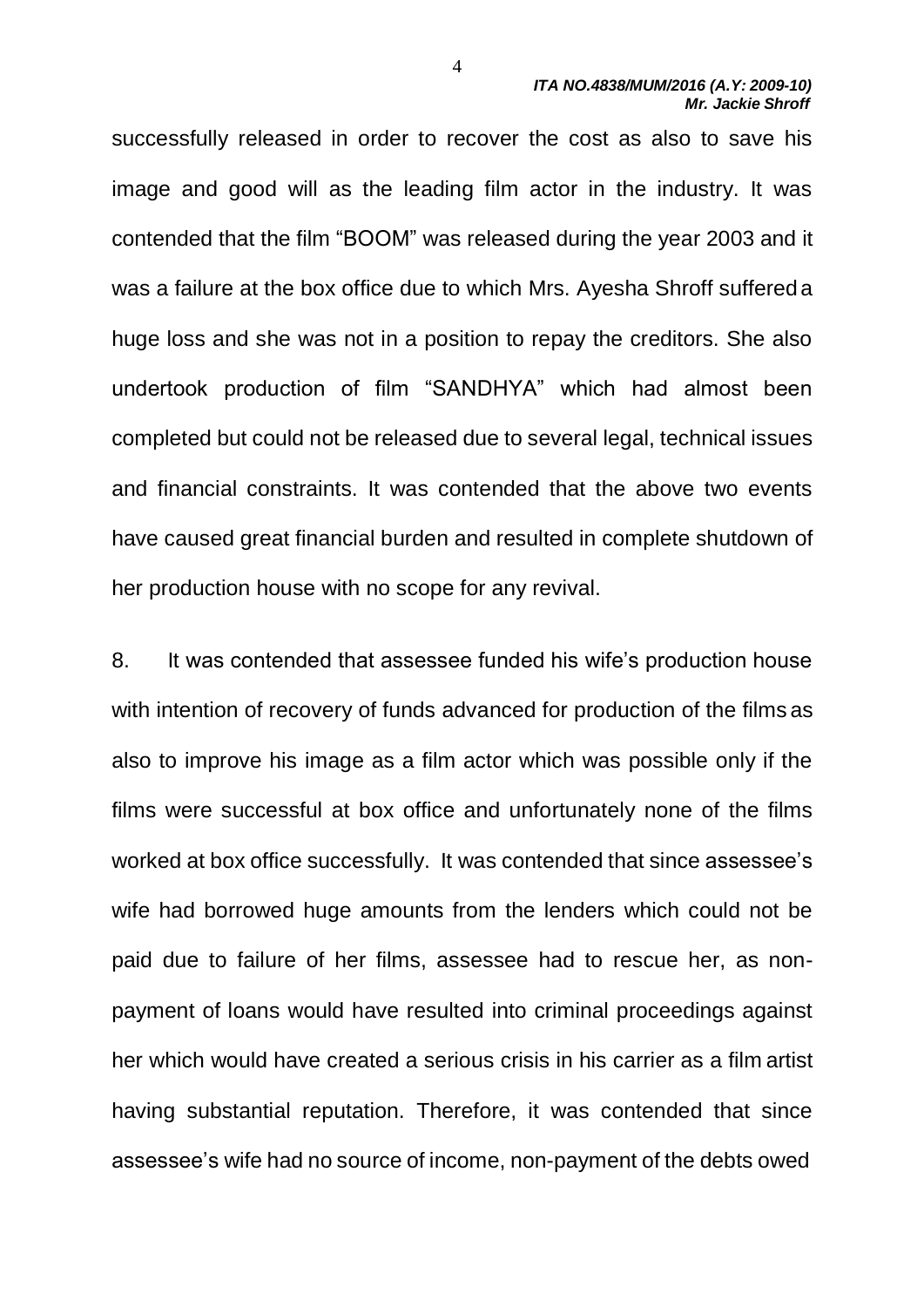by here to borrowers would have resulted in consequences u/s. 138 of the Negotiable Instrumental Act which are criminal in nature resulting in irreparable damage to his reputation besides causing several mental trauma.

9. It was further contended that assessee stood as guarantor to the amounts borrowed by his wife and therefore any default of her would have resulted in his personal guarantees being invoked. Therefore, in order to preserve his image as an actor he had to resort to borrowings from banks to pay all the debts incurred by his wife. Therefore, it was contended that the said loans are advanced to ensure the recovery of his old loans, to improve his image as an actor for preserving his image as an actor besides preventing any criminal proceedings being lodged against the assessee as well as the assessee's wife.

10. However, Assessing Officer not convinced with the submissions made by the assessee, rejected the claim of the assessee and brought to tax the advances written off by the assessee as income of the assessee holding that assessee is only a professional actor and he is not in business of giving loans or advances. The Assessing Officer was of the view that money advanced by the assessee to his wife was exclusively personal in nature. He also observed that the assessee has not produced relevant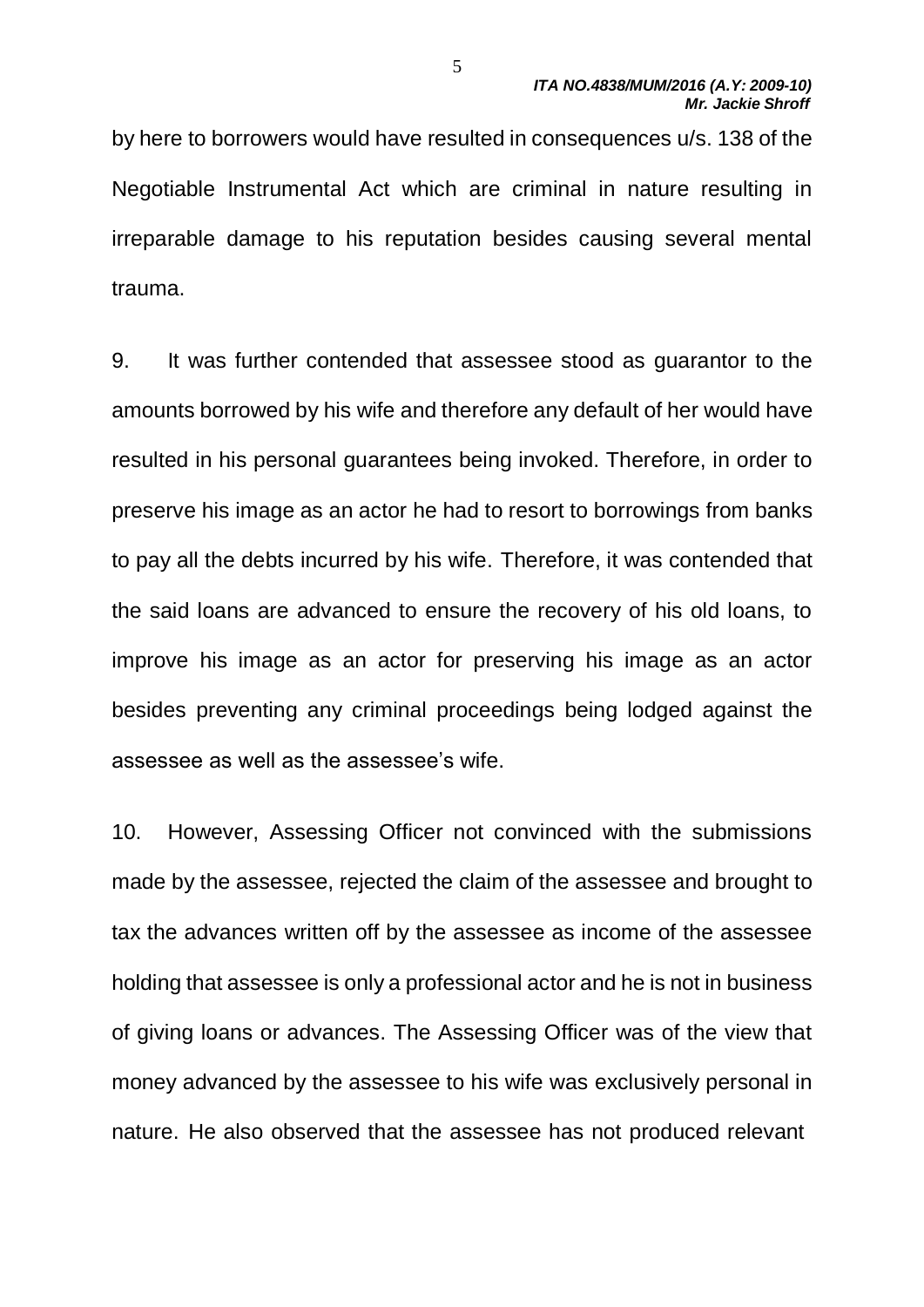information in the course of the proceedings. Therefore, Assessing Officer held that the claim made by the assessee does not fulfill the primary condition of any expenses to be allowed as per Income-tax Act, transaction has no business nexus. Therefore, he held that the loans written off are not allowable as deduction.

11. On appeal the Ld.CIT(A) considering the submissions of the assessee and various case laws including the decision of the Hon'ble Bombay High Court in the case of CIT *v.* K.M. Mody [141 ITR 903] and the decision of the Hon'ble Supreme Court in the case of S.A. Builders *v.*  CIT [288 ITR 1], held that the loans given by the assessee are business advances and not personal loans. However, the Ld.CIT(A) held that though these amounts have been advanced in the normal course of business the mere suomoto write off of the same cannot be allowed as deduction, and thus sustained the order of the Assessing Officer. Against this order the assessee is in appeal before us.

12. The Ld. Counsel for the assessee reiterated the submissions made before the lower authorities. He further submitted that assessee funded Mrs. Ayesha Shroff's production house with an intention of recovery of funds advanced for production of the films as also to improve his image as a film actor which was possible only the films were successful at box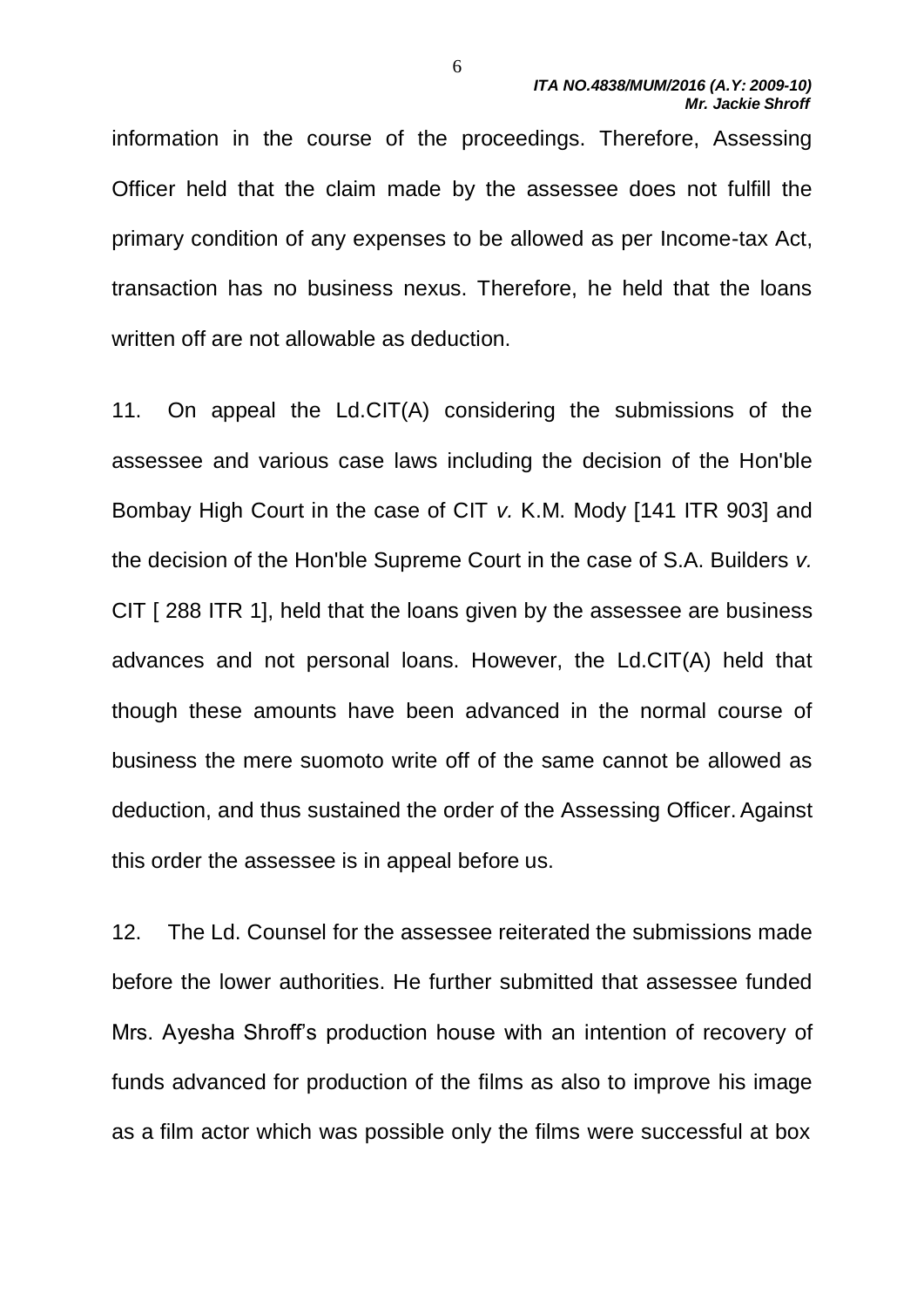office. It is submitted that none of the films did well at box office and she incurred huge loss. It is submitted that this fact should be evidenced from the return of income along with annual accounts filed by Mrs. Ayesha Shroff the assessee's wife for the year ended 31.04.2004 corresponding to the Assessment Year 2004-05. Wherein Mrs. Ayesha Shroff declared loss of ₹.7,66,76,922/- and this return was accepted by the Revenue and assessment was also completed u/s. 143(3) determining the loss of ₹.7,13,00,138/-.

13. Ld. Counsel for the assessee further referring to Page No. 1 and Page No. 9 of the Paper Book which are the agreements entered by the assessee with Innetwork Entertainment Ltd, submitted that assessee stood as guarantor for Mrs. Ayesha Shroff for the loans taken by her for production of films in which the assessee was acted as hero to carryon successfully his carrier. Referring to Clause 31 of the Guarantee Agreement dated 26.07.2002 and Clause 22 of the Guarantee Agreement dated 29.07.2002, it is submitted that the assessee being the guarantor, guarantee the payments of all the amounts due and payable by M/s. Quest Films in case of default or breach of any of the terms and conditions on the part of the producer. Ld. Counsel for the assessee, therefore, submitted that the said loans were advances by the assessee to ensure the recovery of his old loans and to improve his image as an actor, for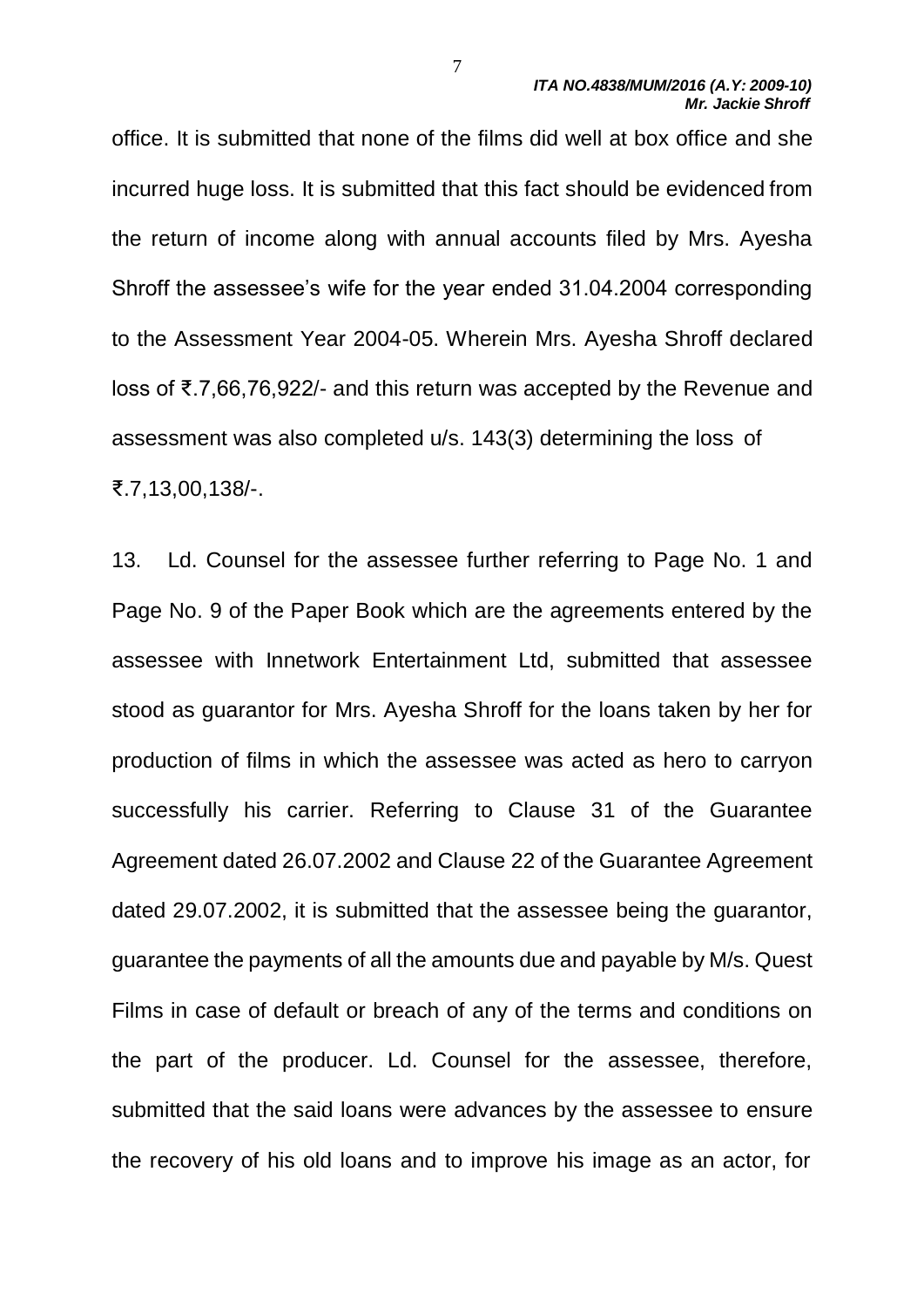preserving his image as an actor besides preventing any criminal proceedings being lodged against him or wife. Therefore, it is submitted that the amounts advanced to by the assessee to his wife is in the nature of business advances and should be allowed as business loss. The Ld. Counsel for the assessee placed reliance on the following decisions in support of his contentions: -

- *(i) CIT v. K.M. Mody [141 ITR 903 (Bom.)]*
- *(ii) Patnaik & Co. Ltd. v. CIT [161 ITR 365 (SC)]*
- *(iii) CIT v. R.B. Rungta & Co. [50 ITR 233 (Bom.)]*
- *(iv) Sassoon J. David & Co. (P.) Ltd. v. CIT [118 ITR 261 (SC)]*

14. Ld. Counsel for the assessee further referring to the order passed by the Tribunal in assessee's own case for the Assessment Year 2006-07 in ITA.No. 7843/Mum/2010 dated 21.11.2012 submitted that the Tribunal held that loans taken by the assessee being the film star has to maintain a certain set of standard of living cannot be said that the loans were utilized for personal purposes.

15. Ld. DR vehemently supported the order of the Assessing Officer. He submitted that it is the finding of the Assessing Officer that assessee is not into any money lending business and the money borrowed by the assessee was also utilized for house hold expenses, therefore, the advances written off cannot be treated as business advances.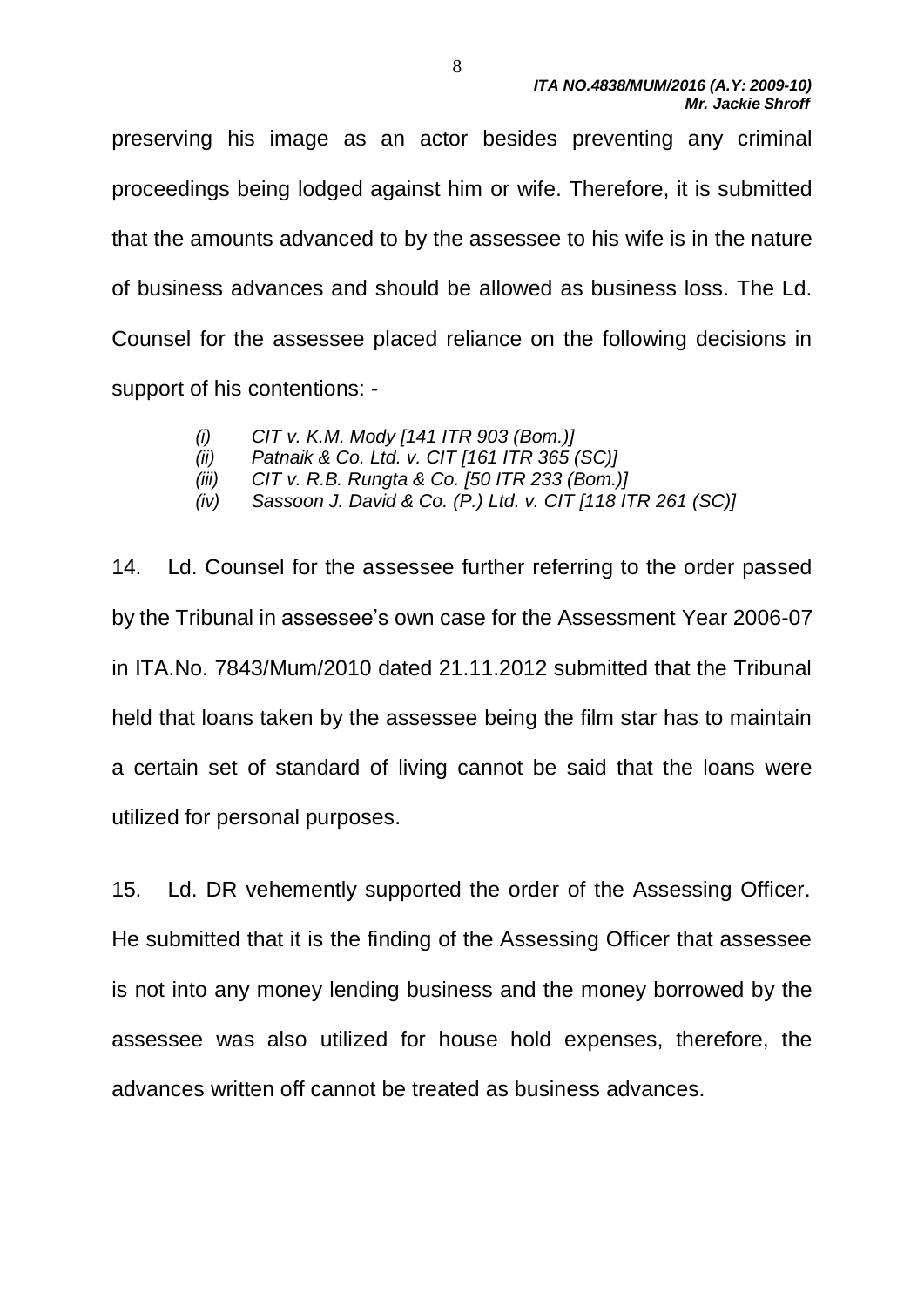16. We have heard the rival submissions, perused the orders of the authorities below. The assessee advanced money to M/s. Quest Films which is the proprietary concern of Mrs. Ayesha Shroff who is the wife of the assessee. The amounts advanced upto 31.03.2008 stood at ₹.9,01,68,594/- out of these advances during the current Assessment Year M/s. Quest Films returned an amount of ₹.1,09,25,851/-, thereby the total advances made by the assessee to M/s. Quest Films stood at ₹.7,92,42,743/- by the end of the current Assessment Year. Similarly, assessee advanced ₹.2,31,80,631/- upto 31.03.2008 to his wife Mrs. Ayesha Shroff and during the current Assessment Year an amount of ₹.1,10,36,405/- was advanced totaling to ₹.3,42,17,236/- to Mrs. Ayesha Shroff. The total advances made by the assessee upto the end of the current Assessment Year stood at ₹.11,34,59,979/-.

17. The assessee's contention was that these amounts were advanced to the proprietary concern of Mrs. Ayesha Shroff the assessee's wife in order to produce the films in which the assessee acted as hero and to boost his carrier as a film actor. It was also the submission of the assessee that the advances were given in earlier Assessment Years i.e. A.Y: 2001-02 for production of the film "BOOM" which was not successful at the box office and to recover the loans which were already given, further loans were advanced for producing the films by assessee's wife as she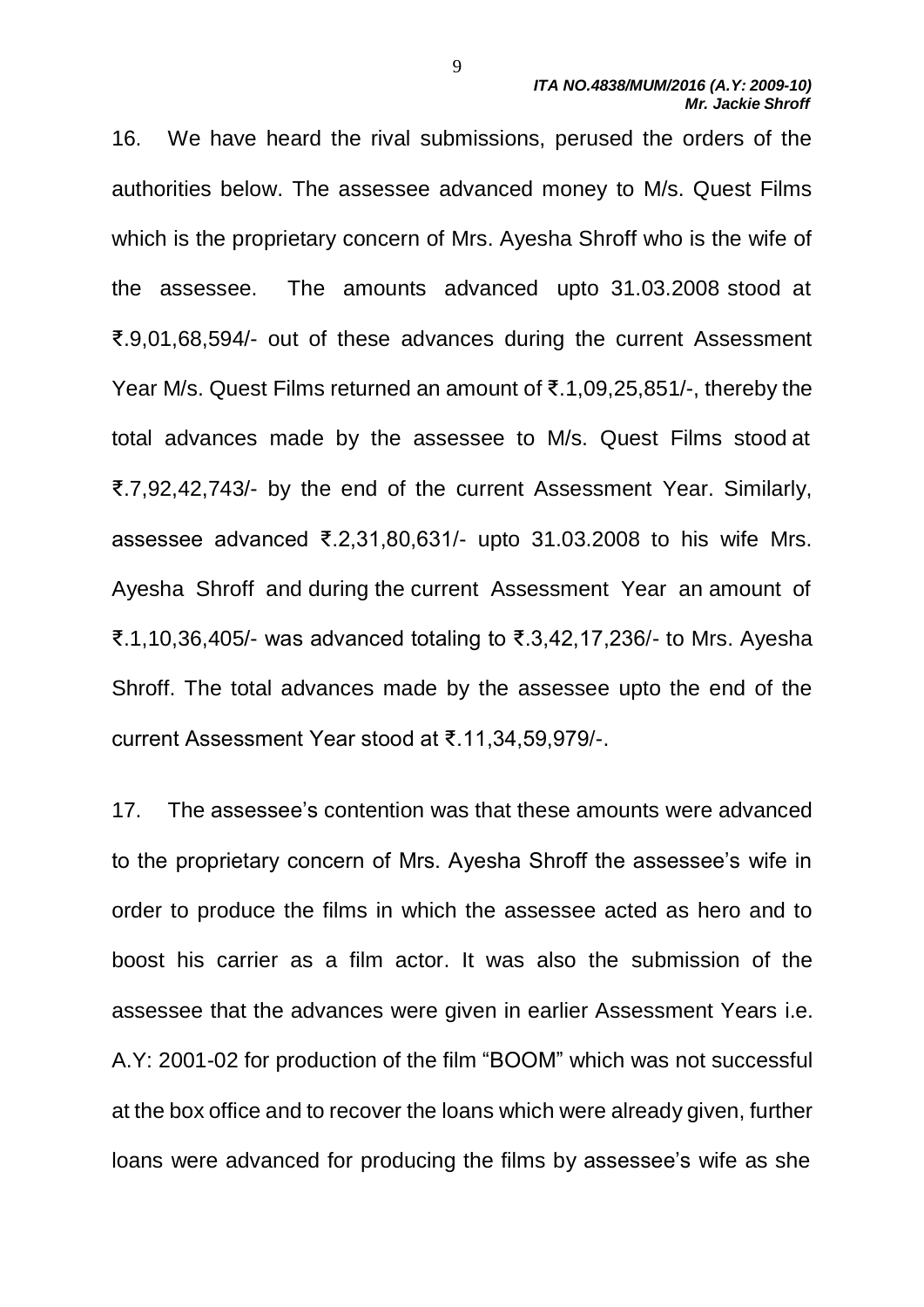did not have any independent source of income. It was the submission of the assessee that the amounts were advanced in the course to build his carrier and there is a business exigency in advancing moneys to his wife, therefore, it should be allowed as business loss. However, Assessing Officer denied the claim of the assessee for the reason that the assessee is not in any money lending business and the expenses cannot be allowed as wholly and exclusively incurred for the purpose of assessee's business. We find that the Ld.CIT(A) accepted the contentions of the assessee that the money's advanced by the assessee to M/s. Quest Films and also to Mrs. Ayesha Shroff are in the nature of business advances observing as under:

*"6. I have considered the facts of the issue and the submissions of the AR. The Appellant is a noted film star in the Hindi film world. There is no doubt that he*  was a super star in 1994-1999. However, after this his career started lagging *behind and he only played side roles. It is common for film stars to start their 'home productions' to promote themselves. Some succeed, some don't. A glaring example of this is Salman Khan, who has made a very successful comeback through his home production. The Appellants argument that he has financed these movies with an intention of boosting his career therefore carries weight.*

*These loans were guaranteed by the Appellant or the Appellant has borrowed moneys from various parties to finance the debts of Quest Films or his wife. Non repayment of these loans by the Appellant would have seriously damaged his image also resulted in criminal proceedings against him as also his wife. This would have also had serious repercussion on the career of his son Tiger, who was aspiring to become a film star in those years. Tiger, now a successful actor in his own right and has acted in many movies. The Appellant has enclosed copies of the Agreement with M/s. IN Network Entertainment Limited where he has stood as a guarantor for the loans borrowed by Quest Films / Ayesha Shroff. Copies of Media report indicating that criminal proceedings were initiated against the Appellants have also been filed.*

*The loans have been given by the Appellant to Quest Films and Ayesha Shroff since 2002 when the production of these films commenced. The statements of the Appellant and his wife which were recorded by the AO also corroborate these facts.*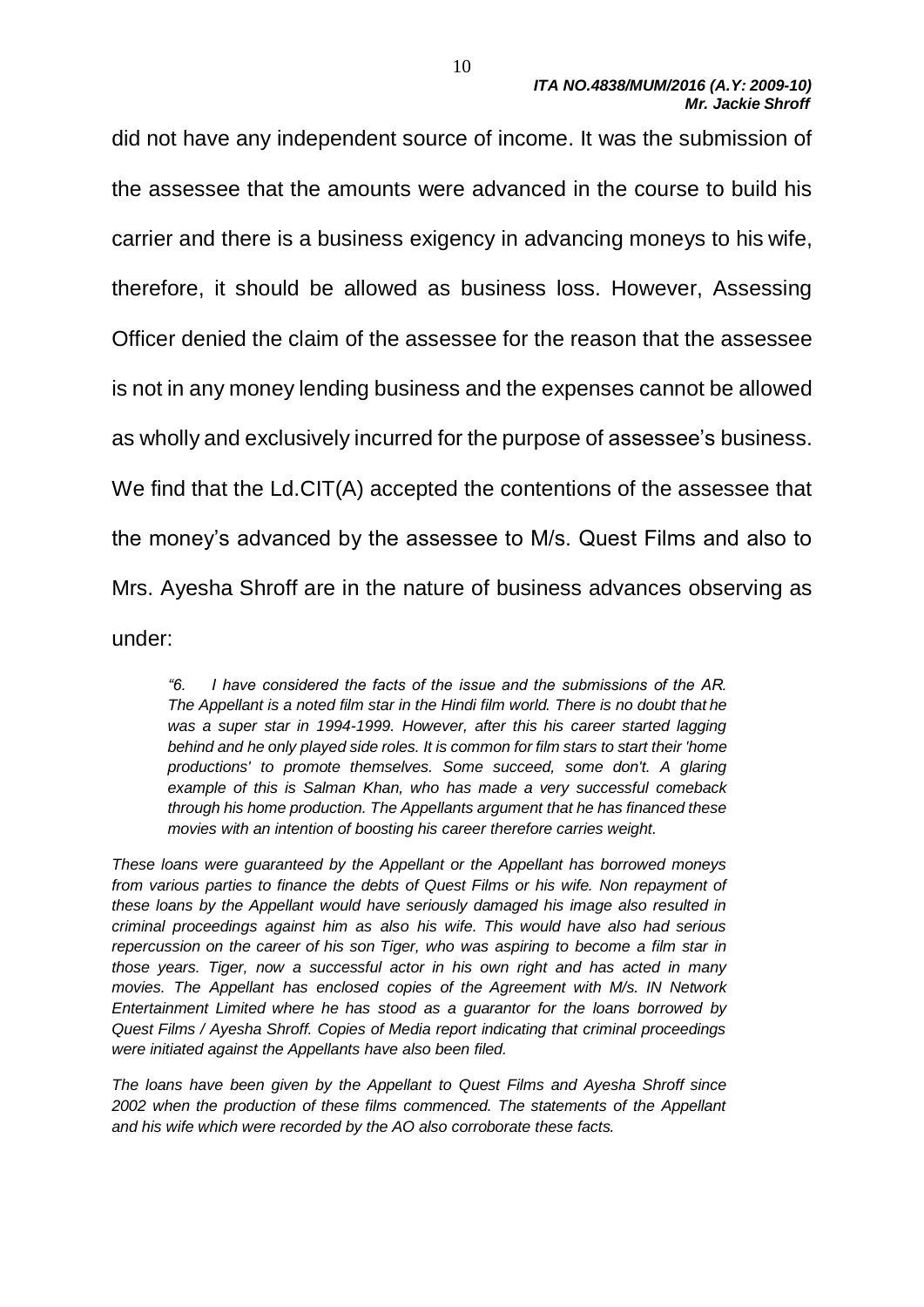*The Appellant has also produced copies of the assessment order of Ms. Ayesha Shroff for AY 2004-05 to substantiate the fact that these films 'Boom' and 'Sandhya' had resulted in huge losses. Copies of the Appellant accounts for AY 2004-05 to 2006-07 also reveal that loans were taken by the Appellant and advanced to Quest Films / Ayesha Shroff. The issue of allowability of interest of the amounts borrowed by the Appellant to advance loans to Quest Film/ Ayesha Shroff and others had arisen in the AY 2005-06 and 2006-07. The AO had held that the amounts were borrowed by the Appellant to discharge personal liabilities, which included advances to Quest Films, Ayesha Shroff and others and therefore the interest was not allowable. On these facts and circumstances, the ITAT while allowing the Appellants appeal has observed as under:*

> *"During the course of the assessment proceedings, the AO found that the assessee has claimed interest on loan taken from Bank of India to the tune of Rs.19,74,073/- and from Kokan Mercantile Bank to the tune of Rs.6,25,238/-. The AO sought explanation from the assessee. The assessee filed reply dt. lih July, 2007 submitted that the loan of Rs. 2 crores was taken from Bank of India in the financial year 2002-03 and loan of Rs. 50 lakhs was taken from Kokan Mercantile Bank in the financial year 2003-04 for discharge of personal liabilities. The AO was of the opinion that the loan has been taken for repaying personal liabilities and purchase of assets. The AO further observed that the assessee has given loan of Rs.9,97,47,562/- to various parties from whom no interest is offered as income. The AO disallowed Rs.25,99,311/- and added back to the income of the assessee.*

> *Before the Ld. CIT(A), the assessee reiterated his submission that these amounts were borrowed for purchase of assets and also for discharging personal liabilities. After considering the submissions and the materials on record, the Ld. CIT(A) concluded that similar issue had arisen in the past wherein his predecessor in office has allowed claim of interest. In particular, the Ld. CIT(A) referred to the case of A.Y. 1996-97 following his predecessor's decision, the Ld. CIT(A) allowed the appeal of the assessee.*

> *The Ld. Departmental Representative strongly objected to the findings of Ld. CIT(A) and argued that the assessee has \failed to justify the reasons for which the amount has been borrowed and further the assessee himself has given advances to various persons without charging any interest, therefore findings of the AO should be confirmed.*

> *Per contra, the Ld. Counsel for the assessee submitted that the assessee has to maintain a certain life style in his profession for which at times he has to borrow money. The Ld. Counsel further pointed out that the amount*  has been borrowed in earlier years and not during the year under *consideration therefore no disallowance should be made.*

> *We have considered the arguments from both parties. We find that the money has been borrowed in earlier year. Although the AO has mentioned that the amount has been borrowed for personal usage but has not brought any material on record to substantiate his claim. Further, the assessee being a film star has to maintain a certain set of standard of living for which he may require money from time to time. Even if assuming*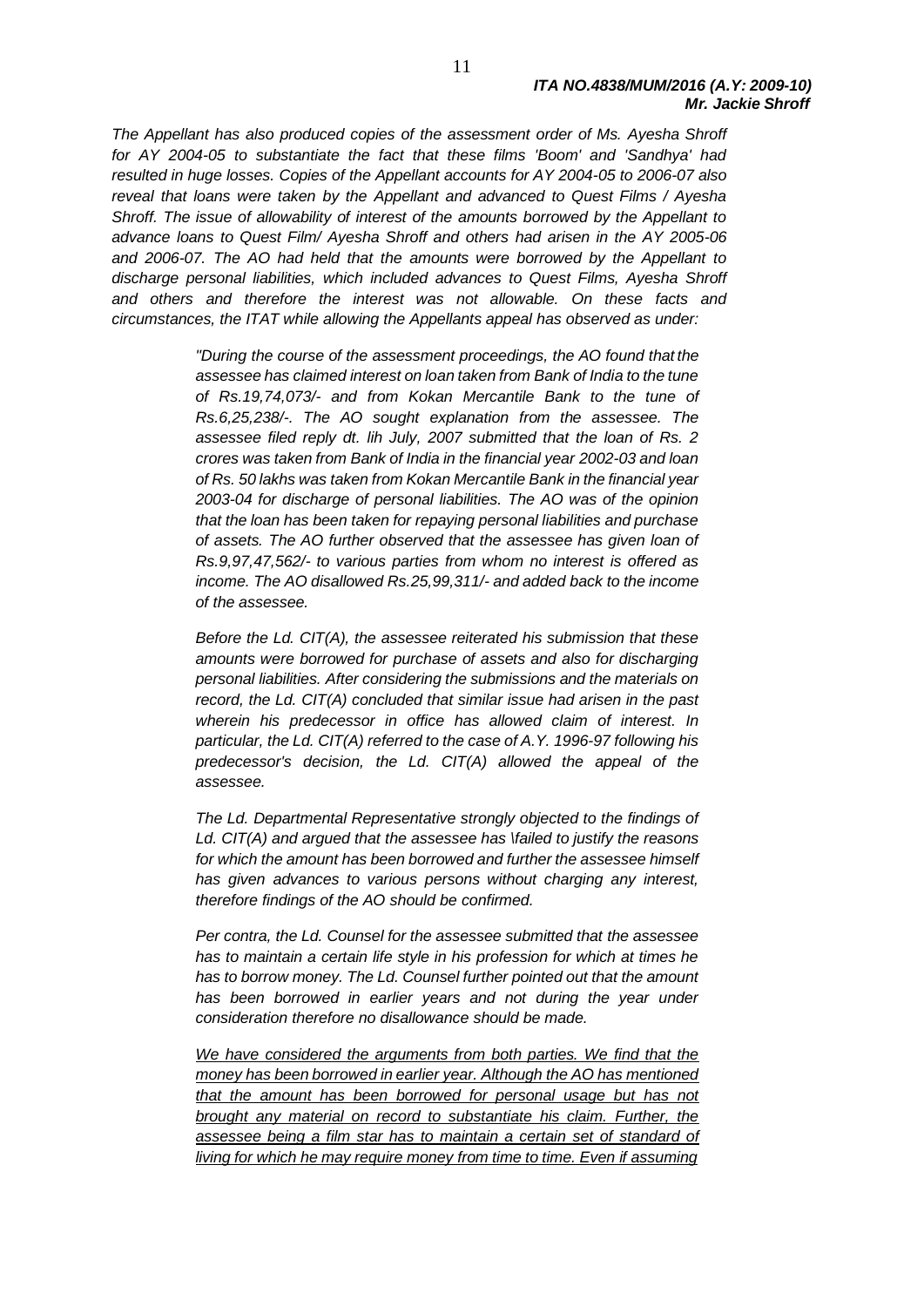*that the assessee has borrowed money to purchase luxurious car, that would justify looking to the nature of profession of assessee. Considering all these facts into totality, we do not find any merit in the submissions of the PR, findings of the Ld. CIT(A) are accordingly confirmed. Ground No.2 of Revenue's appeal is dismissed."*

*The ITAT has clearly held that borrowing of amounts to maintain his life style and promoting his image as a film star cannot be said to be personal in nature and therefore the amounts lent by the Appellant to various parties including Quest Films / Ayesha Shroff cannot be considered to be personal loans as held by the AO.*

*The decision of the Bombay High Court in the case of CIT V/s. K.M. Mody (141 ITR 903) deals with issue of lending money to a production house were the assesses brother was playing a main role as also guaranteeing the loans taken by the production company from others. In these circumstances, the Bombay High Court held that the personal relationship of the assessee cannot be the only factor in determining whether the loans given were personal in nature or whether they were in the normal course of business. The Court has held that since the amounts were advanced in the normal course of business, the repayment of these debts was allowable as a deduction in computing total income.* 

*Further, in the other decisions cited by the Appellant, the ratio of decisions is that one has to consider the facts and circumstances of each case and it cannot be held that merely because the advances were given to associate concerns, the same were not in the normal course of doing business even though the assessee was not in the business of lending money.*

*In my opinion considering all the facts and the decisions relied upon by the Appellant, the view taken by the AO that the said advances are mere personal loans given to Quest Films and Ayesha Shroff cannot be accepted. The AO has also not rebutted the Appellants claim that the said amounts have been given to Quest Films / Ayesha Shroff for producing films. Merely because the loans are advanced by the Appellant to his wife or to her proprietory concern cannot be the only criteria for holding that loans were personal in nature.*

*The AO's reliance on the decision of the Supreme Court in the case of S. A. Builders is completely misplaced. In fact, this decision actually supports the Appellant's case. The Supreme Court in this decision has observed as under:-*

*"In our opinion, the High Court as well as the Tribunal and other incometax authorities should have approached the question of allowability of interest on the borrowed funds from the above angle. In other words, the High Court and other authorities should have enquired as to whether the interest free loan was given to the sister company (which is a subsidiary of the assessee) as a measure of commercial expediency, and if it was, it should have been allowed.*

*The expression "commercial expediency" is an expression of wide import and includes such expenditure as a prudent businessman incurs for the purpose of business. The expenditure may not have been incurred under any legal obligation, but yet it is allowable as a business expenditure, if it was incurred on grounds of commercial expediency.*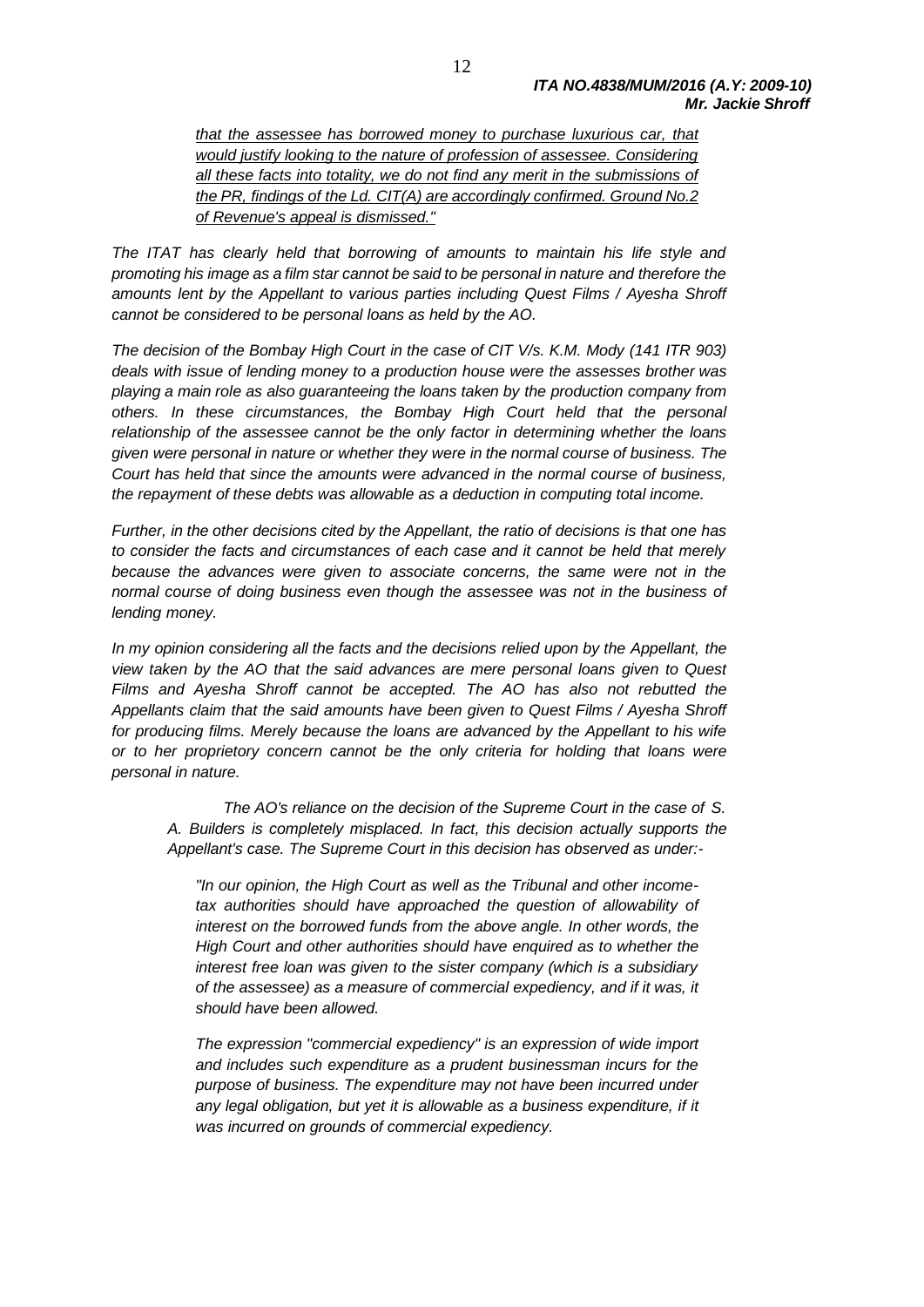*No doubt as held in Madhav Prasad Jatia's case (supra), if the borrowed amount was donated for some sentimental or personal reasons and not on the ground of commercial expediency, the interest thereon could not have been allowed under section 36(l)(iii) of the Act. In Madhav Prasad Jatia's case (supra), the borrowed amount was donated to a college with a view to commemorate the memory of the assessee's deceased husband after whom the college was to be named. It was held by this Court that the interest on the borrowed fund in such a case could not be allowed, as it could not be said that it was for commercial expediency.*

*Thus, the ratio of Madhav Prasad Jatia's case (supra) is that the borrowed fund advanced to a third party should be for commercial expediency if it is sought to be allowed under section 36(l)(iii) of the Act.*

*In the present case, neither the High Court nor the Tribunal nor other authorities have examined whether the amount advanced to the sister concern was by way of commercial expediency.*

*It has been repeatedly held by this Court that the expression "for the purpose of business" is wider in scope than the expression "for the purpose of earning profits" vide CIT v. Malayalam Plantations Ltd. [1964] 53 ITR 140, CIT v. Birla Cotton Spg. & Wvg. Mills Ltd. [1971J 82 ITR166 etc.*

*The High Court and the other authorities should have examined the purpose for which the assessee advanced the money to its sister concern, and what the sister concern did with this money, in order to decide whether it was for commercial expediency, but that has not been done.*

*It is true that the borrowed amount in question was not utilized by the assessee in its own business, but had been advanced as interest free loan to its sister concern. However, in our opinion, that fact is not really relevant. What is relevant is whether the assessee advanced such amount to its sister concern as a measure of commercial expediency.*

*Learned counsel for the Revenue relied on a Bombay High Court decision in Phaltan Sugar Works Ltd. v. CWT [1994] 208 ITR 989 1 in which it was held that deduction under section 36(l)(iii) can only be allowed on the interest if the assessee borrows capital for its own business. Hence, it was held that interest on the borrowed amount could not be allowed if such amount had been advanced to a subsidiary company of the assessee. With respect, we are of the opinion that the view taken by the Bombay High Court was not correct. The correct view in our opinion was whether the amount advanced to the subsidiary or associated company or any other party was Advanced as a measure of commercial expediency. We are of the opinion that the view taken by the Tribunal in Phaltan Sugar Works Ltd.'s case (supra) that the interest, was deductible as the amount was advanced to the subsidiary company as a measure of commercial expediency is the correct view, and the view taken by the Bombay High Court which set aside the aforesaid decision is not correct.*

*Similarly, the view taken by the Bombay High Court in Phaltan Sugar Works Ltd. v. CIT [1995] 215 ITR 5851 also does not appear to be correct.*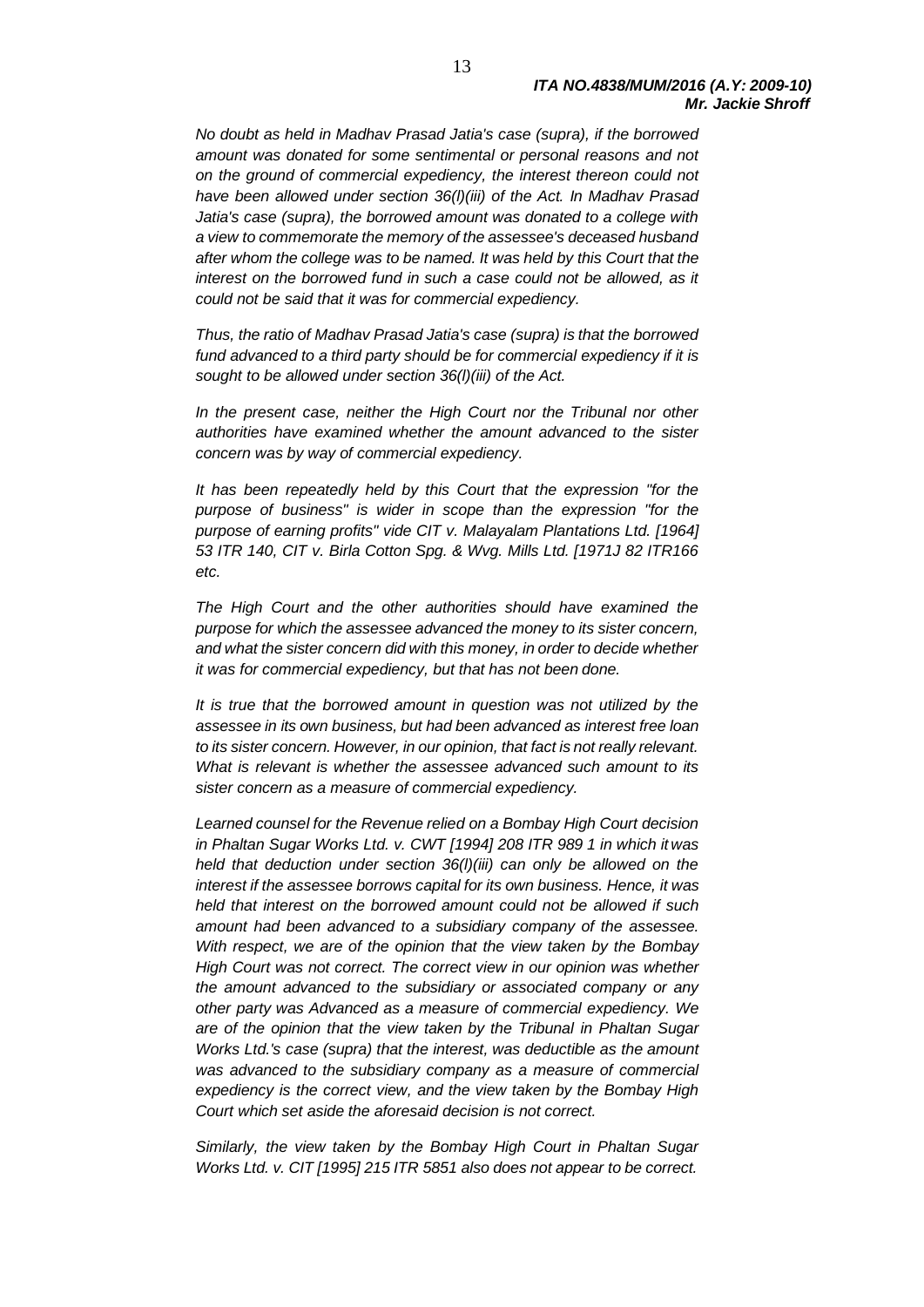*We agree with the view taken by the Delhi High Court in CIT v. Dalmia Cement (Bharat) Ltd. [2002] 254 ITR 377 2 that once it is establishedthat there was nexus between the expenditure and the purpose of the business (which need not necessarily be the business of the assessee itself), the Revenue cannot justifiably claim to put itself in the arm-chair of the businessman or in the position of the board of directors and assume the role to decide how much is reasonable expenditure having regard to the circumstances of the case. No businessman can be compelled to maximize its profit. The income tax authorities must put themselves inthe shoes of the assessee and see how a prudent businessman would act. The authorities must not look at the matter from their own view point but that of a prudent businessman. As already stated above, we have to see the transfer of the borrowed funds to a sister concern from the point of view of commercial expediency and not from the point of view whether the amount was advanced for earning profits."*

*The Appellant has clearly demonstrated that the loan of Rs.11,34,59,9797- was given for commercial reasons and it is not a personal loan as held by the AO.*

*Therefore, based on the above decision of the ITAT in the Appellants own case for AY 2005-06, 2006-07 the Bombay High Court in the case of K.M. Modi and the Supreme Court decision in the case of S. A. Builders, it is held that the loans aggregating to Rs. 11,34,59,9797- are business advances and not personal loans."*

18. These findings of the Ld.CIT(A) that the monies advanced by assessee are in the nature of business advances have not been challenged by the Revenue. However, we find that Ld.CIT(A) sustained the disallowance only for the reason that the assessee has suomoto written off the advances and such suomoto write off is not allowable as deduction  $u/s. 36(1)(vi) / 37(1)$  of the Act.

19. The Hon'ble Bombay High Court in the case of CIT *v.* R.B. Rungta & Co. (supra) held as under: -

*"3. In our opinion, the argument of Mr. Joshi that the Tribunal was not entitled to consider the claim of the assessee for deduction as coming within section 10(1) is not sustainable. It may be that the assessee in claiming a particular deduction, after having set out the facts and circumstances and the manner in which his claim arose, labelled it wrongly and claimed it as falling under a head under which it does not fall. Such a wrong label attached by the assessee to his claim, however, will not disentitle him from getting the relief under the proper head to which the claim belongs if all the facts necessary for treating the claim under that head have been*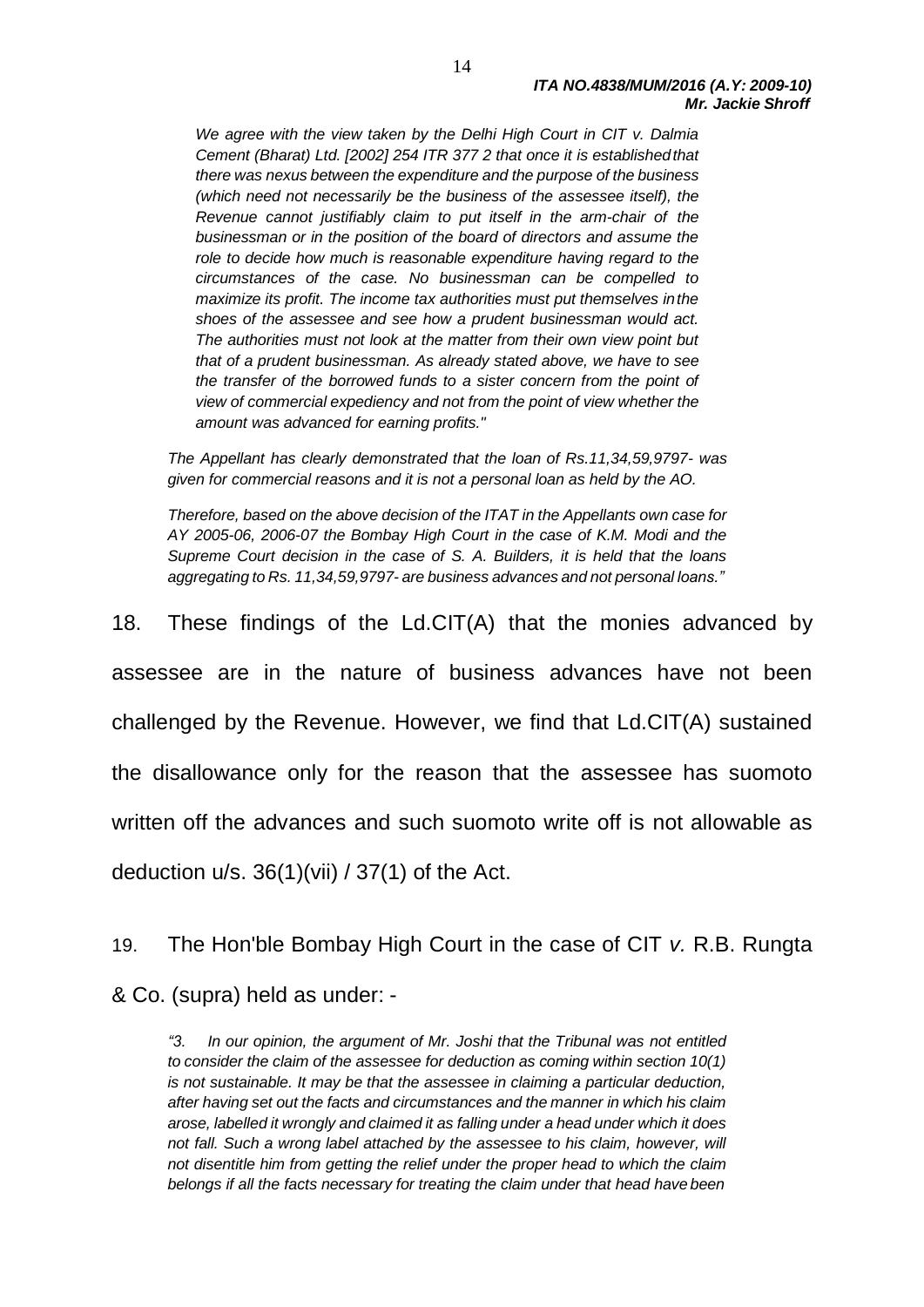*already stated by the assessee and no further investigation into any fresh facts is found to be necessary to give the assessee the said relief. In the present case, the*  facts which the assessee put before the Income-tax Officer and the Tribunal were *that he had entered into these transactions on behalf of his constituents. The constituents had suffered losses and when the assessee approached them, they refused to pay the losses on the ground that the transactions were forbidden by the Prohibition Order. The assessee had, however, to pay the amounts to the association because the condition of its business as commission agents obliged it to make the payment in respect of the losses suffered by its constituents. It was on these facts that the assessee claimed that the dues which it had not realised from its constituents but which it had to make good to the association should be allowed as a bad debt to it. The Tribunal on these facts found that the dues owed to the assessee by the constituents could be treated as having become bad or irrecoverable debts on the refusal of the constituents to pay the same and, therefore, could be treated as bad debts. The Tribunal also took the view that at any rate the losses which the assessee suffered by being required to make good the unpaid losses of the constituents to the association represented a commercial loss of the assessee during the year in which he made the payment to the association, in the course of its business as adatia. The losses therefore, according to the Tribunal, could be allowed to the assessee as commercial losses under section 10(1) of the Act. In our opinion the view taken by the Tribunal, that on the* facts before it the relief sought by the assessee could be granted to it not only *under the head under which the assessee had pitched its claim, but even in the alternative under another head, was correct and the Tribunal was entitled to do so. Under rule 12 of the Appellate Tribunal Rules, the Tribunal in deciding the appeal before it, is not merely confined to the ground set forth in the memorandum of appeal or taken by leave of the Tribunal, but may even rest its decision on any other ground provided before basing its decision on the said new ground, it gives the party affected sufficient opportunity to be heard on that ground. It is not disputed that such an opportunity was allowed to the other side before it had decided in favour of the assessee under section 10(1). On the merits of the said ground also in our opinion the decision of the Tribunal is correct and in the circumstances of the case the assessee was entitled to treat the deductions as a revenue loss in computing its profits of the business under section 10(1), inasmuch as for the purpose of doing its business as an adatiya the assessee had to make those payments to the association."*

20. As could be seen from the above decision of the Hon'ble Jurisdictional High Court wherein it has been held that the assessee is entitled to claim a benefit under appropriate head even though it has been wrongly claimed under a particular head. In the case on hand before us though the assessee made his claim that it should be allowed as bad debt the advances written off by the assessee are allowable as business loss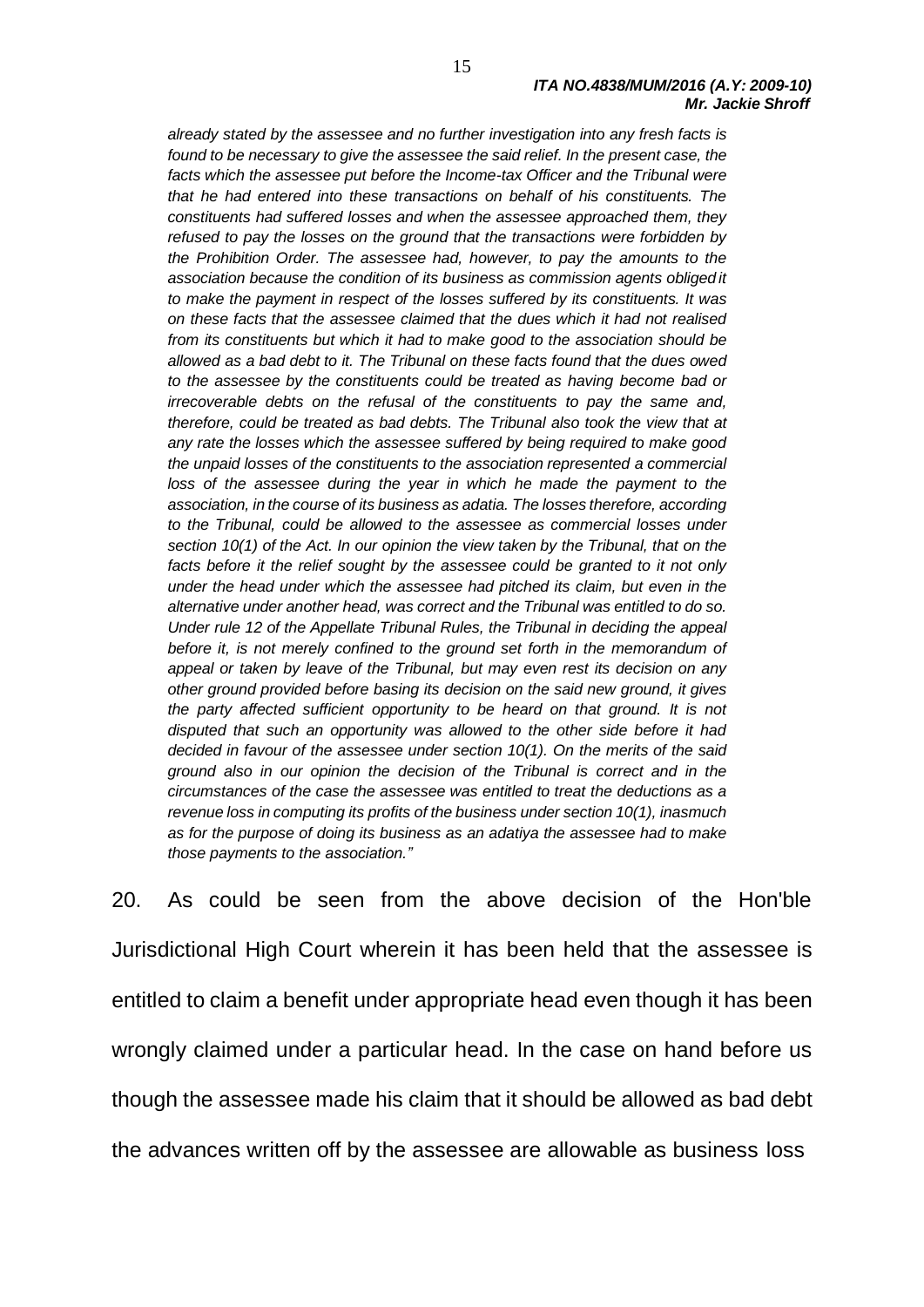u/s. 28 of the Act, since the assessee has proved that loans were

advanced for commercial reasons and it is not a personal loan.

#### 21. In the case of Patnaik & Co. Ltd. *v.* CIT (supra)the Hon'ble Supreme

Court held as under: -

*"5. According to the statement of the case drawn up on the basis of the appellate order of the Appellate Tribunal the assessee was told that if it subscribed*  for the Government Loan preferential treatment would be granted to it in the *placing of orders for motor vehicles required by the various Government Departments and to the further benefit of an advance from the Government up to 50 per cent of the value of the orders placed. Pursuant to that understanding, an advance to the extent of Rs. 18,37,062 was received by the assessee and a Circular was also issued by the State Government to various Departments to make purchases of the vehicles required by them from the assessee. Because of the advance received from the Government, the assessee was able to save Rs.45,000 as bank interest during the year. It was also noticed that the sales shot up substantially. On September 4, 1961 the assessee made a deposit of Rs.5 Lakhs consequent upon a Resolution of the Board of Directors passed about 6 weeks before after a statement made by the Chairman during the Board meeting that the Government had approached him to subscribe to the Government Loan and that the Company should do so as good orders could be expected. The purchase of the loan was approved by the Board of Directors and was ratified in the Annual General Meeting of the shareholders held on December 31, 1961. The Appellate Tribunal found that having regard to the sequence of events and the close proximity of the investment with the receipt of Government orders the conclusion was inescapable that the investment was made in order to further the sales of the assessee and boost its business. In the circumstances, the Appellate Tribunal held that the investment was made by way of commercial expediency for the purpose of carrying on the assessee's business and that therefore, the loss suffered by the assessee on the sale of the investment must be regarded as a revenue loss. We are of opinion that the Appellate Tribunal is right."*

22. As could be observed from above, the Hon'ble Apex Court upheld that, the order of the ITAT in holding that investment made by way of commercial expediency for the purpose of carrying on the assessee's business and the loss suffered by assessee on sale of such investments must be regarded as revenue loss.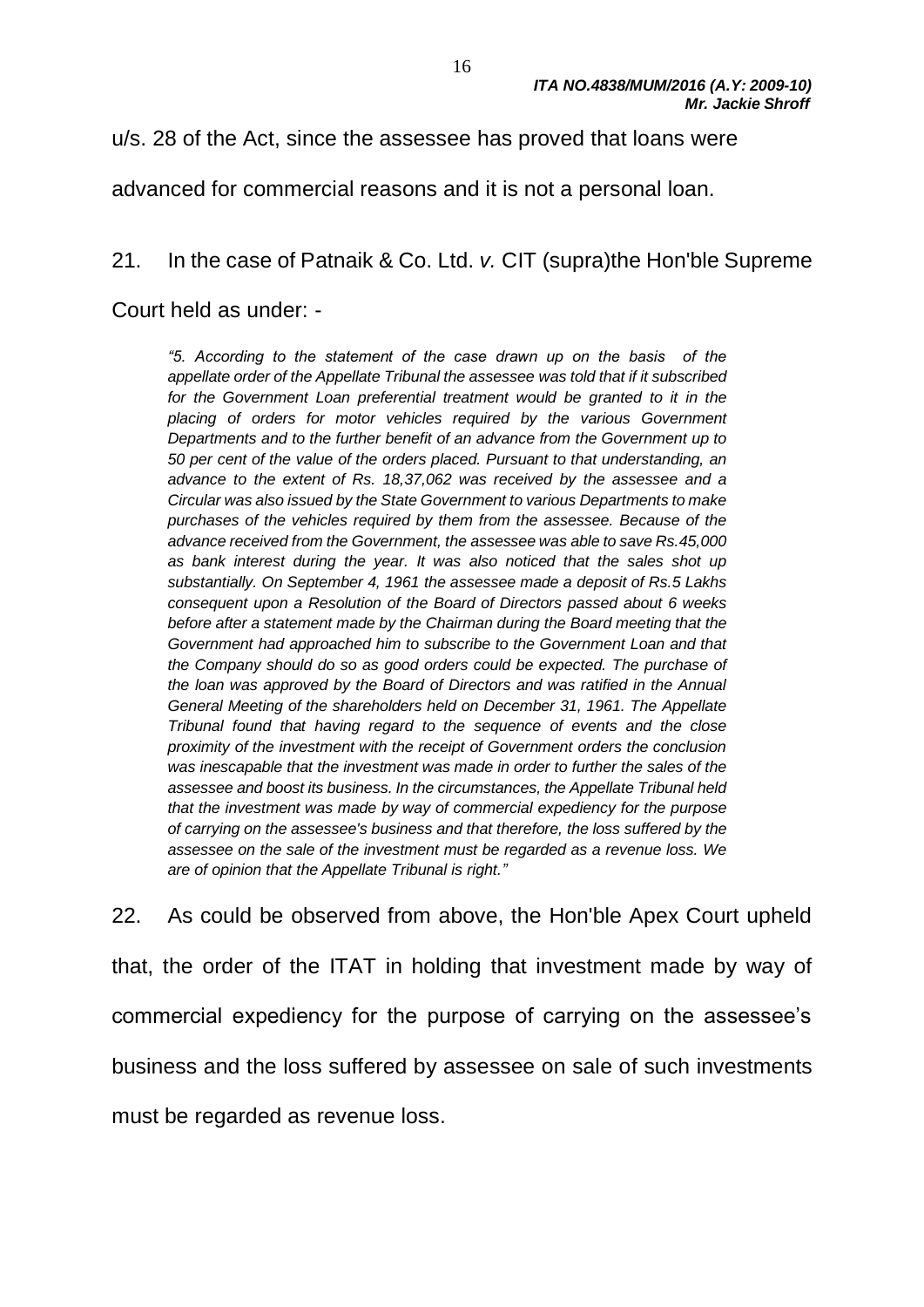23. The Hon'ble Bombay High Court in the case of CIT *v.* K.M. Mody (supra) considered a situation wherein the assessee advanced moneys to his brother who is a film producer and also stood as a guarantor for the loans obtained by his brother. As per Guarantor Agreement theassessee gave a continuing and irrevocable authority to the financier to recover and to appropriate towards the account of the producer all moneys payable by the financier to the guarantor i.e. Assessee. The financier appropriated the amounts payable by the producer the brother of the Assessee by invoking the guarantee agreement and the assessee being a guarantor treated the amount as having been lost in the business and claimed the same as business loss. The Tribunal held that such loss incurred by the assessee was in the course of the carrying on business and should be allowed as business loss u/s. 28 of the Act which decision was confirmed by the Hon'ble Bombay High Court.

24. In the case of Sassoon J. David & Co. (P.) Ltd. *v.* CIT (supra) the Hon'ble Supreme Court held as under: -

*"1. The assessee-company was neither dissolved nor was its business undertaking sold. It continued to exist as a juristic entity even after the transfer of its shares by D in favour of T. No doubt that on account of such transfer of shares, the transferees gained control on the assessee Co., but neither D nor T derived any direct benefit out of the payment of retrenchment compensation even though such retrenchment might have facilitated the transfer of shares. The High Court wrongly placed more emphasis on the motive with which the amount was expended than the fact that the expenditure was incurred in connection with the business of the assessee. Even assuming that the motive behind the payment of retrenchment compensation was to satisfy the terms of agreement, as long as the amount was laid out or expended wholly and exclusively for the purpose of the business of the assessee, there was no reason for denying the benefit of section \ 0(2)(xv) to the assessee-company if there was no other impediment to do so.The*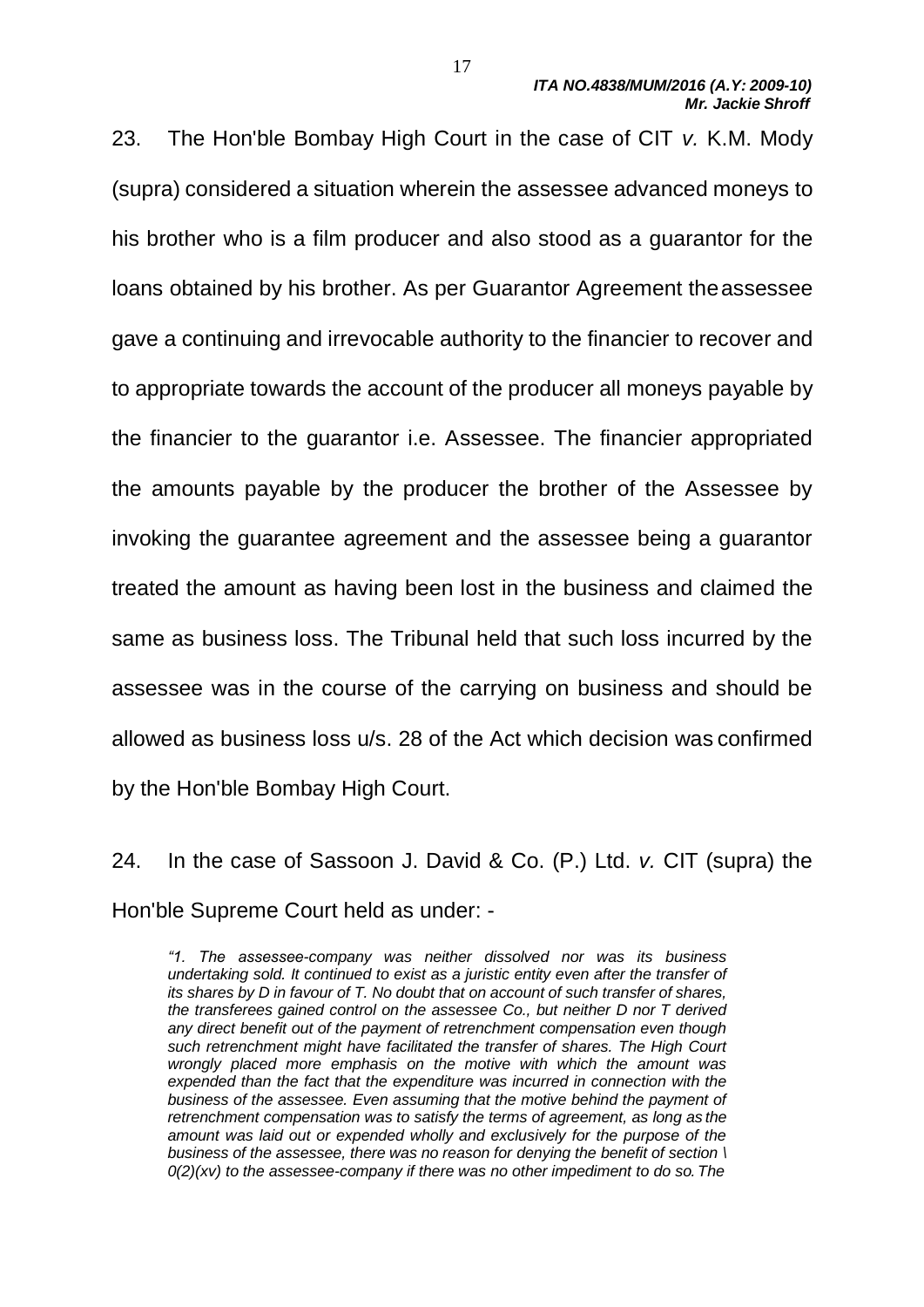*assessee-company continued to function even after its control passed on to the hands of T and the expenditure was laid out for the purpose of the assessee's own trade and not for the trade of T who was only the shareholder of the assesseecompany. As a result of the expenditure, the assessee Co. was in fact benefited and it was possible for it to earn more profits as a consequence of the reduction in the wage bill. The assessee-company is, therefore, entitled to claim payments in question as business expenditure under section 10(2)(xv).*

*2. The expenditure in question falls within the third test laid down in the case of Gordon Woodroffe Leather Manufacturing Co. v. CIT [I962J44 ITR 551 (SC) that the sum of money had been expended on the ground of commercial expediency and in order indirectly to facilitate the carrying on of the business. The three tests laid down in the said case, viz., (i) that the payment should have been made as a matter of practice which affected the quantum of salary, (ii) that there was an expectation by the employee of getting a gratuity and (iii) that the sum of money was expended on the ground of commercial expediency and in order indirectly to facilitate the carrying on of the business of the assessee have to be read disjunctively and if they are so read, the present case which satisfied the third test should be held as falling under section 10(2)(xv). The High Court was, therefore, in error in holding that the amount involved in the case did not satisfy the test applicable to the expenditure allowable under section 10(2) (xv).*

*3. The expression 'wholly and exclusively' used in section 10(2)(xv) does not mean 'necessarily'. Ordinarily, it is for the assessee to decide whether any expenditure should be incurred in the course of his or its business. Such expenditure may be incurred voluntarily and without any necessity and if it is incurred for promoting the business and to earn profits, the assessee is entitled to deduction even though there was no compelling necessity to incur such expenditure. The fact that some body other than the assessee is also benefited by the expenditure should not come in the way of an expenditure being allowed by way of deduction under section 10(2)9xv) if it satisfies otherwise the test laid down by law."*

25. As could be seen from the above, the Hon'ble Supreme Court held

that money expended on the ground of commercial expediency and in

order indirectly to facilitate to carrying on of the business is an allowable

expenditure. It was also held that such expenditure may be incurred

voluntarily and without any necessity and if it is incurred for promoting the

business and to earn profits, the assessee is entitled to deduction, even

though there was no compelling necessity to incur such expenditure.

26. In the case of S.A Builders Ltd. *v.* CIT [288 ITR 1] the Hon'ble

Supreme Court observed as under: -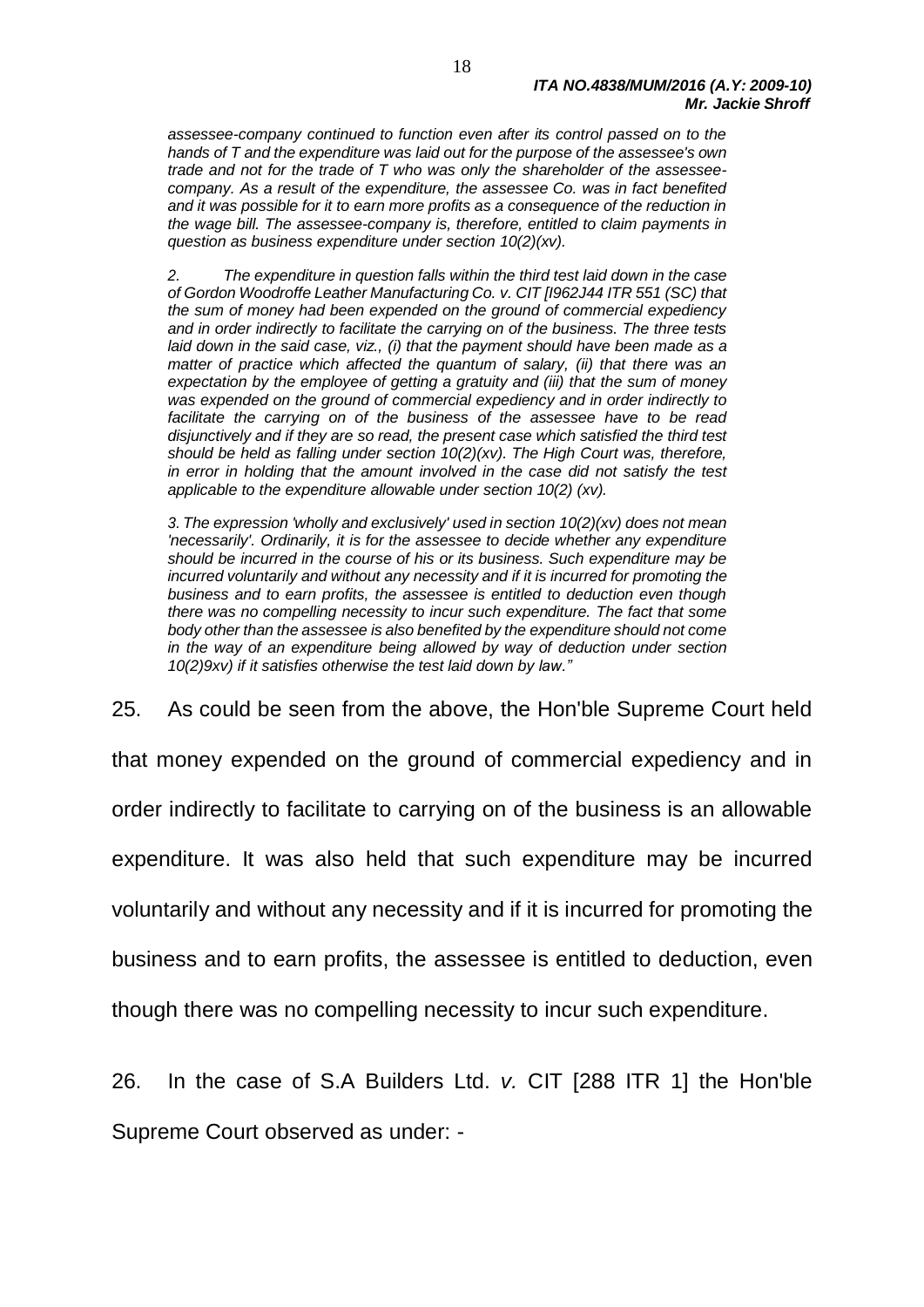*"The expression "commercial expediency" is an expression of wide import and includes such expenditure as a prudent businessman incurs for the purpose of business. The expenditure may not have been incurred under any legal obligation, but yet it is allowable as a business expenditure if it was incurred on grounds of commercial expediency.*

*……*

*We agree with the view taken by the Delhi High Court in CIT vs. Dalmia Cement (Bhart) Ltd. (2002) 254 ITR 377 that once it is established that there was nexus*  between the expenditure and the purpose of the business (which need not *necessarily be the business of the assessee itself), the Revenue cannot justifiably claim to put itself in the arm-chair of the businessman or in the position of the board of directors and assume the role to decide how much is reasonable expenditure having regard to the circumstances of the case. No businessman can be compelled to maximize its profit. The income tax authorities must put themselves in the shoes of the assessee and see how a prudent businessman would act.The authorities must not look at the matter from their own view point but that of a prudent businessman. As already stated above, we have to see the transfer of the borrowed funds to a sister concern from the point of view of commercial expediency and not from the point of view whether the amount was advanced for earning profits."*

27. In the assessee's case the moneys were advanced to M/s. Quest

Films which is the proprietary concern of Mrs. Ayesha Shroff and also in her individual capacity to build up the carrier of the assessee as well as to promote the business of Mrs. Ayesha Shroff and also to recovery the moneys already advanced to her which is all goes to show that the moneys were advanced as a measure of commercial expediency. When the moneys are advanced as measure of commercial expediency such advances are in the nature of business advances and the write off such advances by the assessee should be allowed as deduction u/s. 37(1) or u/s. 28 of the Act as business loss.

28. It is the submission of the assessee that till date the moneys advanced to M/s. Quest Films and also to Mrs. Ayesha Shroff could not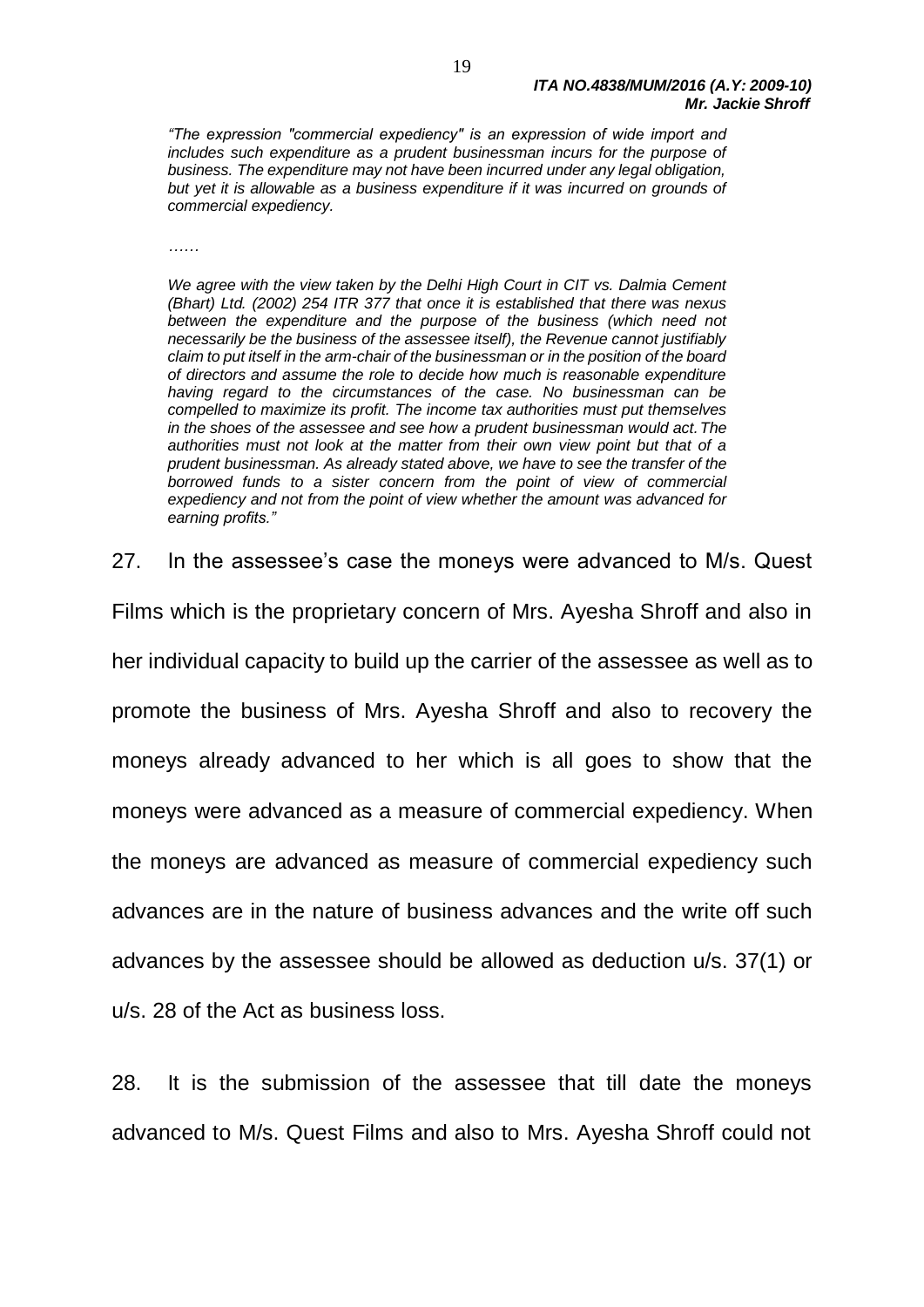be recovered and there is no possibility of recovery in near future and therefore the amounts write off by the assessee have to be allowed as business loss appears to be justified.

29. In view of our above discussion, we hold that the Ld.CIT(A) having held that the amount advanced by the assessee are business advances is wrong in holding that the said advances cannot be held as deduction as the assessee had written off advances suomoto. We are in agreement with the Ld.CIT(A) that the advances written off by the assessee are business advances and there is no challenge by the Revenue to this finding. Once the advances are held to be business advances they are allowable as deduction either u/s. 37(1) or u/s. 28 of the Act as business loss. Deduction cannot be denied on the ground that the assessee had suomoto written off the advances. Thus we reverse the finding of the Ld.CIT(A) to that extent and direct the Assessing Officer to allow the claim of write off of advances by the assessee as business loss u/s. 28 of the Act.

30. In the result, appeal of the assessee is allowed.

Order pronounced in the open court on the 31<sup>st</sup> December, 2018

Sd/- Sd/- **(N.K. PRADHAN) (C.N. PRASAD) ACCOUNTANT MEMBER JUDICIAL MEMBER** Mumbai */* Dated 31/12/2018 Giridhar, SPS